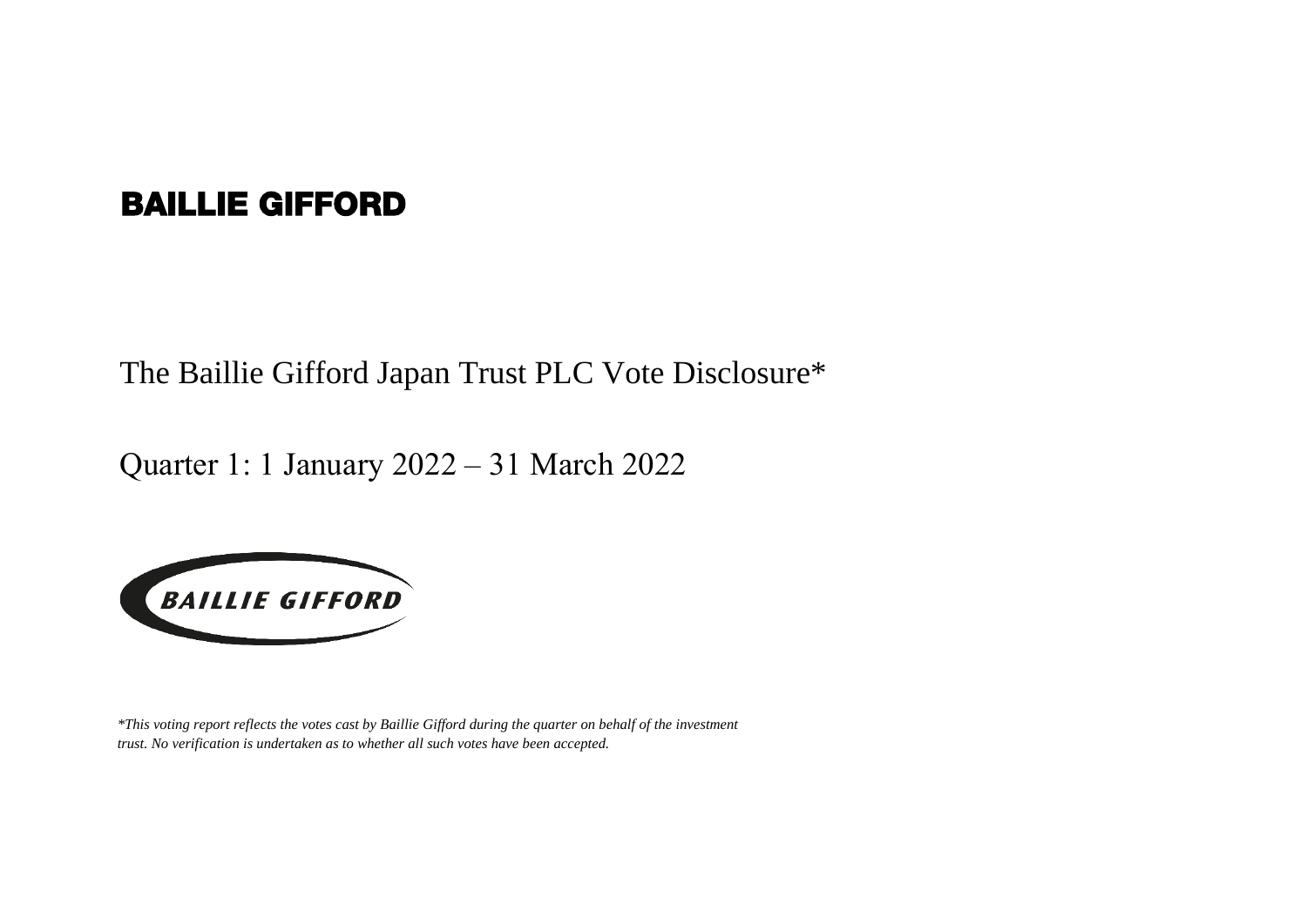\*\* AGM = Annual General Meeting; EGM = Extraordinary General Meeting; SGM = Special General Meeting; CRT = Court Meeting; OTH = Other Meeting; CLS = Class Meeting

| Company          | <b>Meeting Type</b> | <b>Meeting Date Proposal</b> | Number           | <b>Proposal Text</b>           | Proposer   | Instruction | <b>Voting Reason</b> |
|------------------|---------------------|------------------------------|------------------|--------------------------------|------------|-------------|----------------------|
| <b>BASE</b>      | <b>AGM</b>          | 23-Mar-22                    | $\mathbf{1}$     | Amendment of Share Capital     | Management | For         |                      |
| <b>BASE</b>      | <b>AGM</b>          | 23-Mar-22                    | 2                | Articles of Association        | Management | For         |                      |
| <b>BASE</b>      | <b>AGM</b>          | 23-Mar-22                    | 3.1              | Elect Director(s)              | Management | For         |                      |
| <b>BASE</b>      | <b>AGM</b>          | 23-Mar-22                    | 3.2              | Elect Director(s)              | Management | For         |                      |
| <b>BASE</b>      | <b>AGM</b>          | 23-Mar-22                    | 3.3              | Elect Director(s)              | Management | For         |                      |
| <b>BASE</b>      | <b>AGM</b>          | 23-Mar-22                    | 3.4              | Elect Director(s)              | Management | For         |                      |
| <b>BASE</b>      | <b>AGM</b>          | 23-Mar-22                    | 3.5              | Elect Director(s)              | Management | For         |                      |
| <b>BASE</b>      | <b>AGM</b>          | 23-Mar-22                    | $\overline{4}$   | <b>Elect Statutory Auditor</b> | Management | For         |                      |
| <b>BASE</b>      | <b>AGM</b>          | 23-Mar-22                    | 5                | Remuneration - Policy          | Management | For         |                      |
| Bridgestone      | <b>AGM</b>          | 23-Mar-22                    | $\mathbf 1$      | Allocation of Income           | Management | For         |                      |
| Bridgestone      | <b>AGM</b>          | 23-Mar-22                    | 2                | Articles of Association        | Management | For         |                      |
| Bridgestone      | <b>AGM</b>          | 23-Mar-22                    | 3.1              | Elect Director(s)              | Management | For         |                      |
| Bridgestone      | <b>AGM</b>          | 23-Mar-22                    | 3.2              | Elect Director(s)              | Management | For         |                      |
| Bridgestone      | <b>AGM</b>          | 23-Mar-22                    | 3.3              | Elect Director(s)              | Management | For         |                      |
| Bridgestone      | <b>AGM</b>          | 23-Mar-22                    | 3.4              | Elect Director(s)              | Management | For         |                      |
| Bridgestone      | <b>AGM</b>          | 23-Mar-22                    | $\overline{3.5}$ | Elect Director(s)              | Management | For         |                      |
| Bridgestone      | <b>AGM</b>          | 23-Mar-22                    | 3.6              | Elect Director(s)              | Management | For         |                      |
| Bridgestone      | <b>AGM</b>          | 23-Mar-22                    | $\overline{3.7}$ | Elect Director(s)              | Management | For         |                      |
| Bridgestone      | <b>AGM</b>          | 23-Mar-22                    | 3.8              | Elect Director(s)              | Management | For         |                      |
| Bridgestone      | <b>AGM</b>          | 23-Mar-22                    | 3.9              | Elect Director(s)              | Management | For         |                      |
| Bridgestone      | <b>AGM</b>          | 23-Mar-22                    | 3.1              | Elect Director(s)              | Management | For         |                      |
| Bridgestone      | <b>AGM</b>          | 23-Mar-22                    | 3.11             | Elect Director(s)              | Management | For         |                      |
| Bridgestone      | <b>AGM</b>          | 23-Mar-22                    | 3.12             | Elect Director(s)              | Management | For         |                      |
| <b>Broadleaf</b> | <b>AGM</b>          | 25-Mar-22                    | 1                | Articles of Association        | Management | For         |                      |
| <b>Broadleaf</b> | <b>AGM</b>          | 44645                        |                  | 2 Allocation of Income         | Management | For         |                      |
| <b>Broadleaf</b> | <b>AGM</b>          | 44645                        |                  | 3.1 Elect Director(s)          | Management | For         |                      |
| <b>Broadleaf</b> | <b>AGM</b>          | 44645                        |                  | 3.2 Elect Director(s)          | Management | For         |                      |
| <b>Broadleaf</b> | <b>AGM</b>          | 44645                        |                  | 3.3 Elect Director(s)          | Management | For         |                      |
| <b>Broadleaf</b> | <b>AGM</b>          | 44645                        |                  | 3.4 Elect Director(s)          | Management | For         |                      |
| <b>Broadleaf</b> | <b>AGM</b>          | 44645                        |                  | 3.5 Elect Director(s)          | Management | For         |                      |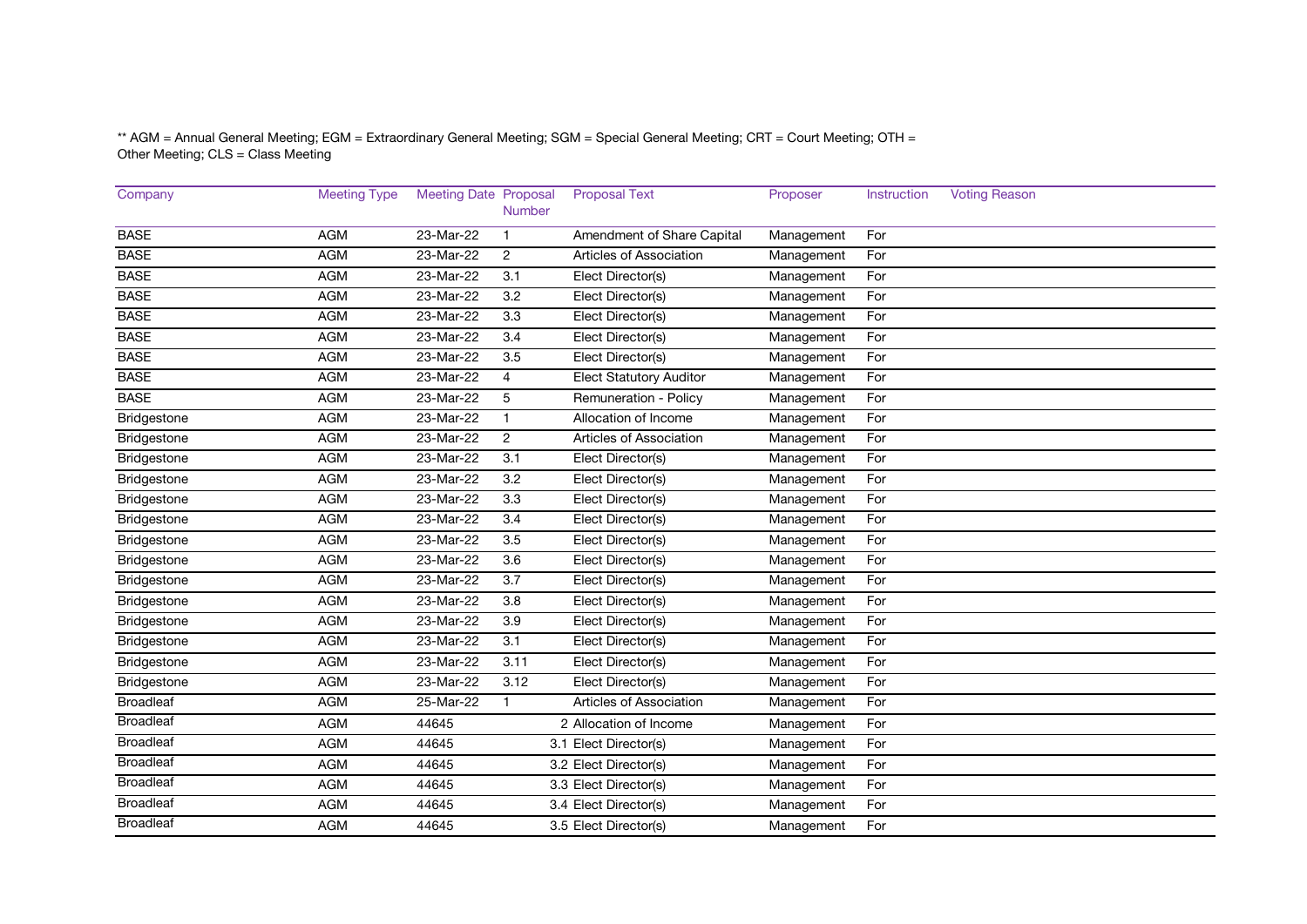| <b>Broadleaf</b>    | <b>AGM</b> | 44645 | 3.6 Elect Director(s)       | Management | For |
|---------------------|------------|-------|-----------------------------|------------|-----|
| <b>Broadleaf</b>    | <b>AGM</b> | 44645 | 4.1 Elect Statutory Auditor | Management | For |
| <b>Broadleaf</b>    | <b>AGM</b> | 44645 | 4.2 Elect Statutory Auditor | Management | For |
| <b>DMG Mori</b>     | <b>AGM</b> | 44642 | 1 Allocation of Income      | Management | For |
| <b>DMG Mori</b>     | <b>AGM</b> | 44642 | 2 Articles of Association   | Management | For |
| <b>DMG Mori</b>     | <b>AGM</b> | 44642 | 3.1 Elect Director(s)       | Management | For |
| <b>DMG Mori</b>     | <b>AGM</b> | 44642 | 3.2 Elect Director(s)       | Management | For |
| <b>DMG Mori</b>     | <b>AGM</b> | 44642 | 3.3 Elect Director(s)       | Management | For |
| <b>DMG Mori</b>     | <b>AGM</b> | 44642 | 3.4 Elect Director(s)       | Management | For |
| <b>DMG Mori</b>     | <b>AGM</b> | 44642 | 3.5 Elect Director(s)       | Management | For |
| <b>DMG Mori</b>     | <b>AGM</b> | 44642 | 3.6 Elect Director(s)       | Management | For |
| <b>DMG Mori</b>     | <b>AGM</b> | 44642 | 3.7 Elect Director(s)       | Management | For |
| <b>DMG Mori</b>     | <b>AGM</b> | 44642 | 3.8 Elect Director(s)       | Management | For |
| <b>DMG Mori</b>     | <b>AGM</b> | 44642 | 3.9 Elect Director(s)       | Management | For |
| <b>DMG Mori</b>     | <b>AGM</b> | 44642 | 3.1 Elect Director(s)       | Management | For |
| GA technologies     | <b>AGM</b> | 44588 | 1.1 Elect Director(s)       | Management | For |
| GA technologies     | <b>AGM</b> | 44588 | 1.2 Elect Director(s)       | Management | For |
| GA technologies     | <b>AGM</b> | 44588 | 1.3 Elect Director(s)       | Management | For |
| GA technologies     | <b>AGM</b> | 44588 | 1.4 Elect Director(s)       | Management | For |
| GA technologies     | <b>AGM</b> | 44588 | 1.5 Elect Director(s)       | Management | For |
| GA technologies     | <b>AGM</b> | 44588 | 2.1 Elect Director(s)       | Management | For |
| GA technologies     | <b>AGM</b> | 44588 | 2.2 Elect Director(s)       | Management | For |
| GA technologies     | <b>AGM</b> | 44588 | 2.3 Elect Director(s)       | Management | For |
| GA technologies     | <b>AGM</b> | 44588 | 3 Elect Director(s)         | Management | For |
| GA technologies     | <b>AGM</b> | 44588 | 4 Incentive Plan            | Management | For |
| <b>GMO</b> Internet | <b>AGM</b> | 44640 | 1 Articles of Association   | Management | For |
| <b>GMO</b> Internet | <b>AGM</b> | 44640 | 2.1 Elect Director(s)       | Management | For |
| <b>GMO</b> Internet | <b>AGM</b> | 44640 | 2.2 Elect Director(s)       | Management | For |
| <b>GMO</b> Internet | <b>AGM</b> | 44640 | 2.3 Elect Director(s)       | Management | For |
| <b>GMO</b> Internet | <b>AGM</b> | 44640 | 2.4 Elect Director(s)       | Management | For |
| <b>GMO</b> Internet | <b>AGM</b> | 44640 | 2.5 Elect Director(s)       | Management | For |
| <b>GMO</b> Internet | <b>AGM</b> | 44640 | 3.1 Elect Director(s)       | Management | For |
| <b>GMO</b> Internet | <b>AGM</b> | 44640 | 3.2 Elect Director(s)       | Management | For |
| <b>GMO</b> Internet | <b>AGM</b> | 44640 | 3.3 Elect Director(s)       | Management | For |
| <b>GMO</b> Internet | <b>AGM</b> | 44640 | 3.4 Elect Director(s)       | Management | For |
| <b>GMO</b> Internet | <b>AGM</b> | 44640 | 4 Remuneration - Other      | Management | For |
| <b>GMO</b> Internet | <b>AGM</b> | 44640 | 5 Appoint/Pay Auditors      | Management | For |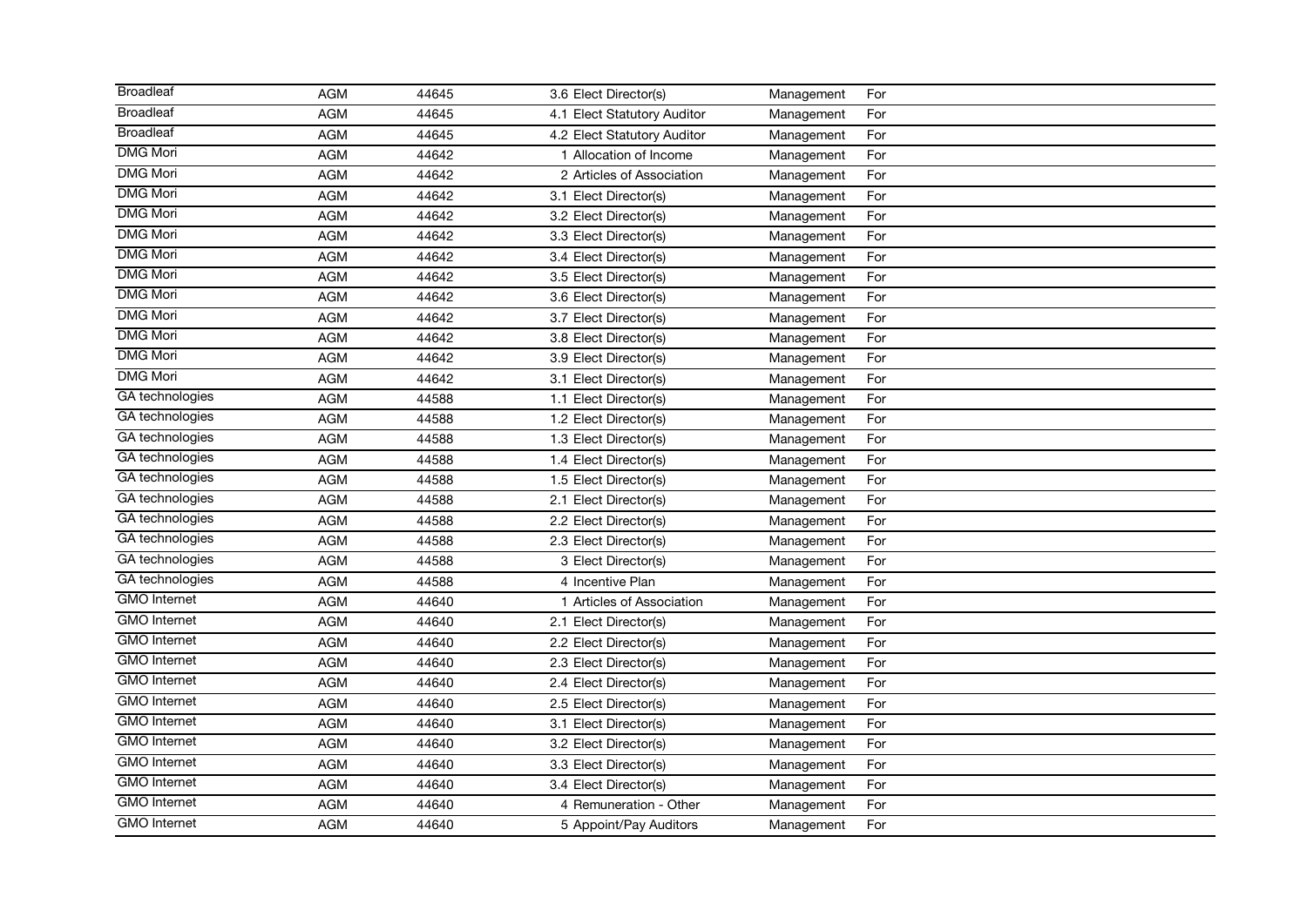| <b>Healios KK</b>    | <b>AGM</b> | 44645 | 1 Allocation of Income    | Management | For |
|----------------------|------------|-------|---------------------------|------------|-----|
| <b>Healios KK</b>    | <b>AGM</b> | 44645 | 2 Articles of Association | Management | For |
| <b>Healios KK</b>    | <b>AGM</b> | 44645 | 3.1 Elect Director(s)     | Management | For |
| <b>Healios KK</b>    | <b>AGM</b> | 44645 | 3.2 Elect Director(s)     | Management | For |
| <b>Healios KK</b>    | <b>AGM</b> | 44645 | 3.3 Elect Director(s)     | Management | For |
| <b>Healios KK</b>    | <b>AGM</b> | 44645 | 3.4 Elect Director(s)     | Management | For |
| <b>Healios KK</b>    | <b>AGM</b> | 44645 | 3.5 Elect Director(s)     | Management | For |
| <b>Healios KK</b>    | <b>AGM</b> | 44645 | 3.6 Elect Director(s)     | Management | For |
| <b>Healios KK</b>    | <b>AGM</b> | 44645 | 3.7 Elect Director(s)     | Management | For |
| <b>Healios KK</b>    | <b>AGM</b> | 44645 | 3.8 Elect Director(s)     | Management | For |
| <b>Healios KK</b>    | <b>AGM</b> | 44645 | 3.9 Elect Director(s)     | Management | For |
| <b>Healios KK</b>    | <b>AGM</b> | 44645 | 3.1 Elect Director(s)     | Management | For |
| <b>Infomart Corp</b> | <b>AGM</b> | 44650 | 1 Allocation of Income    | Management | For |
| <b>Infomart Corp</b> | <b>AGM</b> | 44650 | 2 Articles of Association | Management | For |
| <b>Infomart Corp</b> | <b>AGM</b> | 44650 | 3.1 Elect Director(s)     | Management | For |
| <b>Infomart Corp</b> | <b>AGM</b> | 44650 | 3.2 Elect Director(s)     | Management | For |
| <b>INPEX</b>         | <b>AGM</b> | 44645 | 1 Allocation of Income    | Management | For |
| <b>INPEX</b>         | <b>AGM</b> | 44645 | 2 Articles of Association | Management | For |
| <b>INPEX</b>         | <b>AGM</b> | 44645 | 3.1 Elect Director(s)     | Management | For |
| <b>INPEX</b>         | <b>AGM</b> | 44645 | 3.2 Elect Director(s)     | Management | For |
| <b>INPEX</b>         | <b>AGM</b> | 44645 | 3.3 Elect Director(s)     | Management | For |
| <b>INPEX</b>         | <b>AGM</b> | 44645 | 3.4 Elect Director(s)     | Management | For |
| <b>INPEX</b>         | <b>AGM</b> | 44645 | 3.5 Elect Director(s)     | Management | For |
| <b>INPEX</b>         | <b>AGM</b> | 44645 | 3.6 Elect Director(s)     | Management | For |
| <b>INPEX</b>         | <b>AGM</b> | 44645 | 3.7 Elect Director(s)     | Management | For |
| <b>INPEX</b>         | <b>AGM</b> | 44645 | 3.8 Elect Director(s)     | Management | For |
| <b>INPEX</b>         | <b>AGM</b> | 44645 | 3.9 Elect Director(s)     | Management | For |
| <b>INPEX</b>         | <b>AGM</b> | 44645 | 3.1 Elect Director(s)     | Management | For |
| <b>INPEX</b>         | <b>AGM</b> | 44645 | 3.11 Elect Director(s)    | Management | For |
| <b>INPEX</b>         | <b>AGM</b> | 44645 | 3.12 Elect Director(s)    | Management | For |
| <b>INPEX</b>         | <b>AGM</b> | 44645 | 4 Remuneration - Other    | Management | For |
| <b>INPEX</b>         | <b>AGM</b> | 44645 | 5 Remuneration - Policy   | Management | For |
| <b>INPEX</b>         | <b>AGM</b> | 44645 | 6 Appoint/Pay Auditors    | Management | For |
| <b>INPEX</b>         | <b>AGM</b> | 44645 | 7 Incentive Plan          | Management | For |
| Kubota               | <b>AGM</b> | 44638 | 1 Articles of Association | Management | For |
| Kubota               | <b>AGM</b> | 44638 | 2.1 Elect Director(s)     | Management | For |
| Kubota               | <b>AGM</b> | 44638 | 2.2 Elect Director(s)     | Management | For |
|                      |            |       |                           |            |     |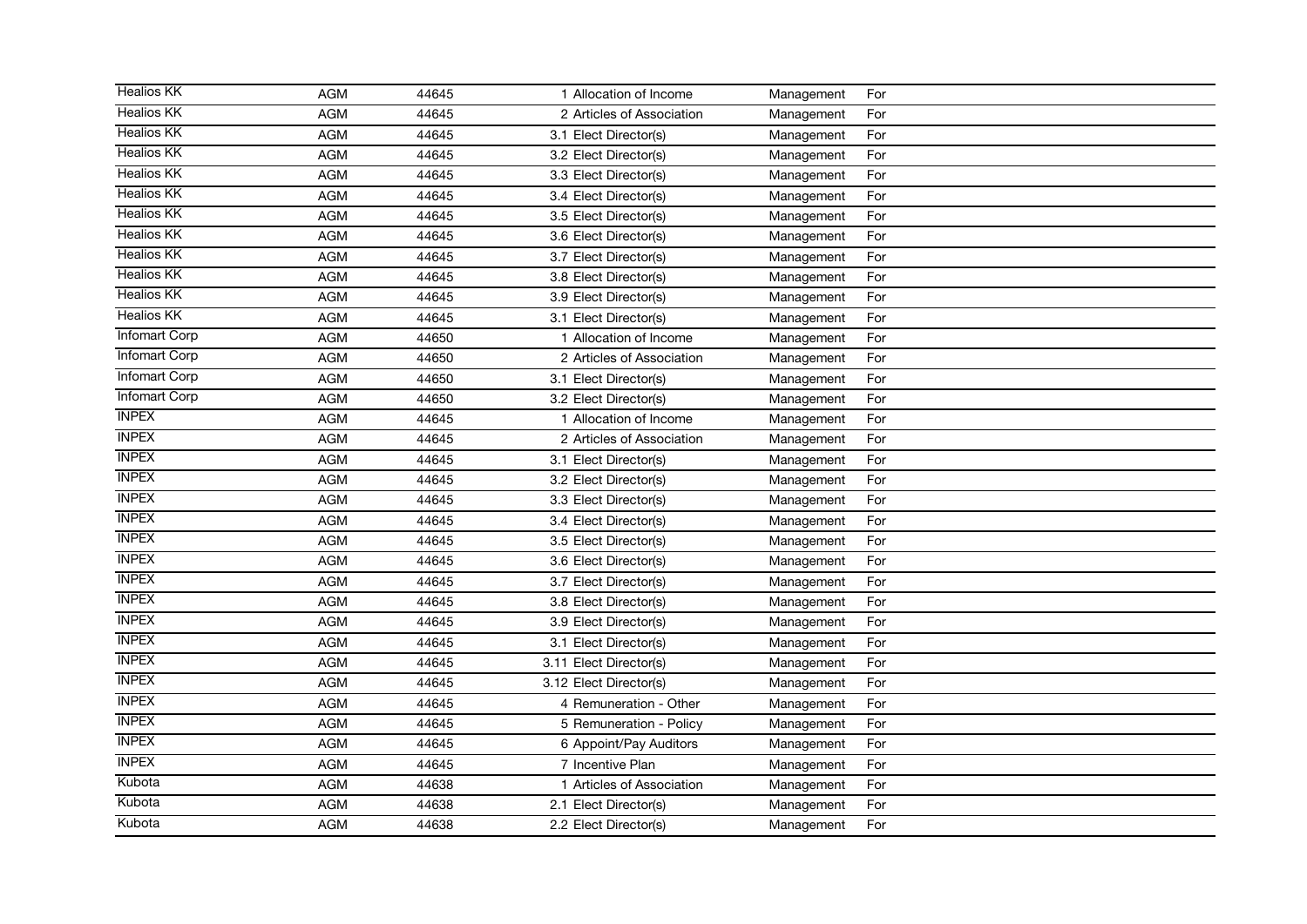| Kubota         | <b>AGM</b> | 44638 | 2.3 Elect Director(s)          | Management | For     |                                     |
|----------------|------------|-------|--------------------------------|------------|---------|-------------------------------------|
| Kubota         | <b>AGM</b> | 44638 | 2.4 Elect Director(s)          | Management | For     |                                     |
| Kubota         | <b>AGM</b> | 44638 | 2.5 Elect Director(s)          | Management | For     |                                     |
| Kubota         | <b>AGM</b> | 44638 | 2.6 Elect Director(s)          | Management | For     |                                     |
| Kubota         | <b>AGM</b> | 44638 | 2.7 Elect Director(s)          | Management | For     |                                     |
| Kubota         | <b>AGM</b> | 44638 | 2.8 Elect Director(s)          | Management | For     |                                     |
| Kubota         | <b>AGM</b> | 44638 | 2.9 Elect Director(s)          | Management | For     |                                     |
| Kubota         | <b>AGM</b> | 44638 | 2.1 Elect Director(s)          | Management | For     |                                     |
| Kubota         | <b>AGM</b> | 44638 | 3.1 Elect Statutory Auditor    | Management | For     |                                     |
| Kubota         | <b>AGM</b> | 44638 | 3.2 Elect Statutory Auditor    | Management | For     |                                     |
| Kubota         | <b>AGM</b> | 44638 | 3.3 Elect Statutory Auditor    | Management | For     |                                     |
| Kubota         | <b>AGM</b> | 44638 | 3.4 Elect Statutory Auditor    | Management | For     |                                     |
| Kubota         | <b>AGM</b> | 44638 | 4 Elect Statutory Auditor      | Management | For     |                                     |
| Kubota         | <b>AGM</b> | 44638 | 5 Remuneration - Non-Executive | Management | For     |                                     |
| Kubota         | <b>AGM</b> | 44638 | 6 Remuneration - Non-Executive | Management | For     |                                     |
| Kubota         | <b>AGM</b> | 44638 | 7 Appoint/Pay Auditors         | Management | For     |                                     |
| Kubota         | <b>AGM</b> | 44638 | 8 Incentive Plan               | Management | For     |                                     |
| MonotaRO Co    | <b>AGM</b> | 44649 | 1 Allocation of Income         | Management | For     |                                     |
| MonotaRO Co    | <b>AGM</b> | 44649 | 2 Articles of Association      | Management | For     |                                     |
| MonotaRO Co    | <b>AGM</b> | 44649 | 3.1 Elect Director(s)          | Management | For     |                                     |
| MonotaRO Co    | <b>AGM</b> | 44649 | 3.2 Elect Director(s)          | Management | For     |                                     |
| MonotaRO Co    | <b>AGM</b> | 44649 | 3.3 Elect Director(s)          | Management | For     |                                     |
| MonotaRO Co    | <b>AGM</b> | 44649 | 3.4 Elect Director(s)          | Management | For     |                                     |
| MonotaRO Co    | <b>AGM</b> | 44649 | 3.5 Elect Director(s)          | Management | For     |                                     |
| MonotaRO Co    | <b>AGM</b> | 44649 | 3.6 Elect Director(s)          | Management | For     |                                     |
| MonotaRO Co    | <b>AGM</b> | 44649 | 3.7 Elect Director(s)          | Management | For     |                                     |
| Nippon Ceramic | <b>AGM</b> | 44645 | 1 Articles of Association      | Management | For     |                                     |
|                |            |       |                                |            |         | We abstained on the election of the |
|                |            |       |                                |            |         | chairman due to the absence of a    |
| Nippon Ceramic | <b>AGM</b> | 44645 | 2.1 Elect Director(s)          | Management | Abstain | shareholder vote on the dividend.   |
| Nippon Ceramic | <b>AGM</b> | 44645 | 2.2 Elect Director(s)          | Management | For     |                                     |
| Nippon Ceramic | <b>AGM</b> | 44645 | 2.3 Elect Director(s)          | Management | For     |                                     |
| Nippon Ceramic | <b>AGM</b> | 44645 | 3.1 Elect Director(s)          | Management | For     |                                     |
| Nippon Ceramic | <b>AGM</b> | 44645 | 3.2 Elect Director(s)          | Management | For     |                                     |
| Nippon Ceramic | <b>AGM</b> | 44645 | 3.3 Elect Director(s)          | Management | For     |                                     |
| Nippon Ceramic | <b>AGM</b> | 44645 | 3.4 Elect Director(s)          | Management | For     |                                     |
| Noritsu Koki   | <b>AGM</b> | 44644 | 1 Allocation of Income         | Management | For     |                                     |
|                |            |       |                                |            |         |                                     |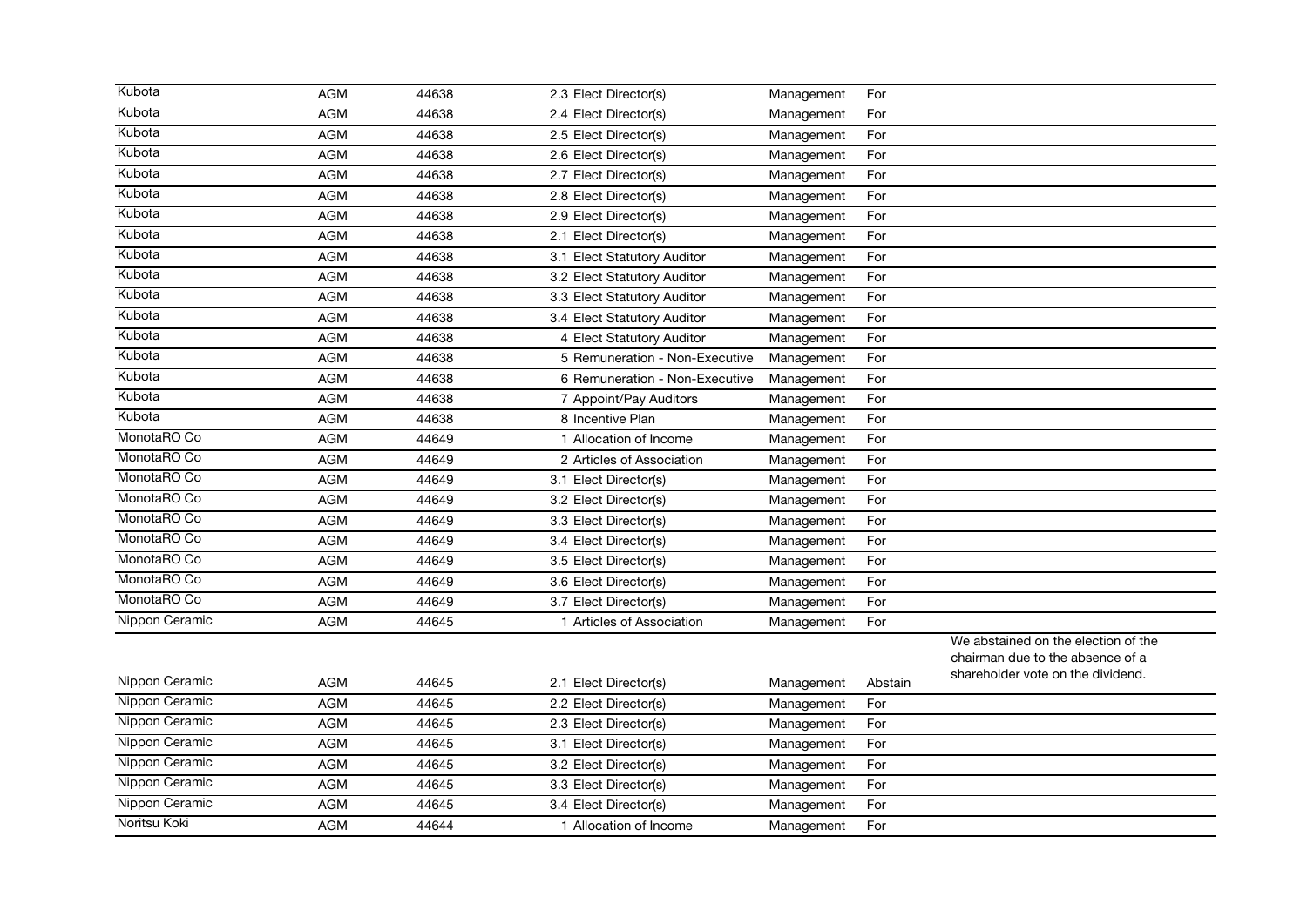| Noritsu Koki            | <b>AGM</b> | 44644 | 2 Articles of Association | Management | For |
|-------------------------|------------|-------|---------------------------|------------|-----|
| Noritsu Koki            | <b>AGM</b> | 44644 | 3.1 Elect Director(s)     | Management | For |
| Noritsu Koki            | <b>AGM</b> | 44644 | 3.2 Elect Director(s)     | Management | For |
| Noritsu Koki            | <b>AGM</b> | 44644 | 3.3 Elect Director(s)     | Management | For |
| Outsourcing             | <b>AGM</b> | 44649 | 1 Allocation of Income    | Management | For |
| Outsourcing             | <b>AGM</b> | 44649 | 2 Articles of Association | Management | For |
| Outsourcing             | <b>AGM</b> | 44649 | 3.1 Elect Director(s)     | Management | For |
| Outsourcing             | <b>AGM</b> | 44649 | 3.2 Elect Director(s)     | Management | For |
| Outsourcing             | <b>AGM</b> | 44649 | 3.3 Elect Director(s)     | Management | For |
| Outsourcing             | <b>AGM</b> | 44649 | 3.4 Elect Director(s)     | Management | For |
| Outsourcing             | <b>AGM</b> | 44649 | 3.5 Elect Director(s)     | Management | For |
| Outsourcing             | <b>AGM</b> | 44649 | 3.6 Elect Director(s)     | Management | For |
| Outsourcing             | <b>AGM</b> | 44649 | 3.7 Elect Director(s)     | Management | For |
| Outsourcing             | <b>AGM</b> | 44649 | 3.8 Elect Director(s)     | Management | For |
| Outsourcing             | <b>AGM</b> | 44649 | 3.9 Elect Director(s)     | Management | For |
| Outsourcing             | <b>AGM</b> | 44649 | 3.1 Elect Director(s)     | Management | For |
| Outsourcing             | <b>AGM</b> | 44649 | 3.11 Elect Director(s)    | Management | For |
| Outsourcing             | <b>AGM</b> | 44649 | 4.1 Elect Director(s)     | Management | For |
| Outsourcing             | <b>AGM</b> | 44649 | 4.2 Elect Director(s)     | Management | For |
| Outsourcing             | <b>AGM</b> | 44649 | 4.3 Elect Director(s)     | Management | For |
| Outsourcing             | <b>AGM</b> | 44649 | 4.4 Elect Director(s)     | Management | For |
| Park24 Co Ltd           | <b>AGM</b> | 44588 | 1.1 Elect Director(s)     | Management | For |
| Park24 Co Ltd           | <b>AGM</b> | 44588 | 1.2 Elect Director(s)     | Management | For |
| Park24 Co Ltd           | <b>AGM</b> | 44588 | 1.3 Elect Director(s)     | Management | For |
| Park24 Co Ltd           | <b>AGM</b> | 44588 | 1.4 Elect Director(s)     | Management | For |
| Park24 Co Ltd           | <b>AGM</b> | 44588 | 1.5 Elect Director(s)     | Management | For |
| Park24 Co Ltd           | <b>AGM</b> | 44588 | 1.6 Elect Director(s)     | Management | For |
| Park24 Co Ltd           | <b>AGM</b> | 44588 | 1.7 Elect Director(s)     | Management | For |
| Park24 Co Ltd           | <b>AGM</b> | 44588 | 2.1 Elect Director(s)     | Management | For |
| Park24 Co Ltd           | <b>AGM</b> | 44588 | 2.2 Elect Director(s)     | Management | For |
| Park24 Co Ltd           | <b>AGM</b> | 44588 | 2.3 Elect Director(s)     | Management | For |
| Peptidream              | <b>AGM</b> | 44644 | 1 Articles of Association | Management | For |
| Peptidream              | <b>AGM</b> | 44644 | 2.1 Elect Director(s)     | Management | For |
| Peptidream              | <b>AGM</b> | 44644 | 2.2 Elect Director(s)     | Management | For |
| Peptidream              | <b>AGM</b> | 44644 | 2.3 Elect Director(s)     | Management | For |
| Pola Orbis Holdings Inc | <b>AGM</b> | 44645 | 1 Allocation of Income    | Management | For |
| Pola Orbis Holdings Inc | <b>AGM</b> | 44645 | 2 Articles of Association | Management | For |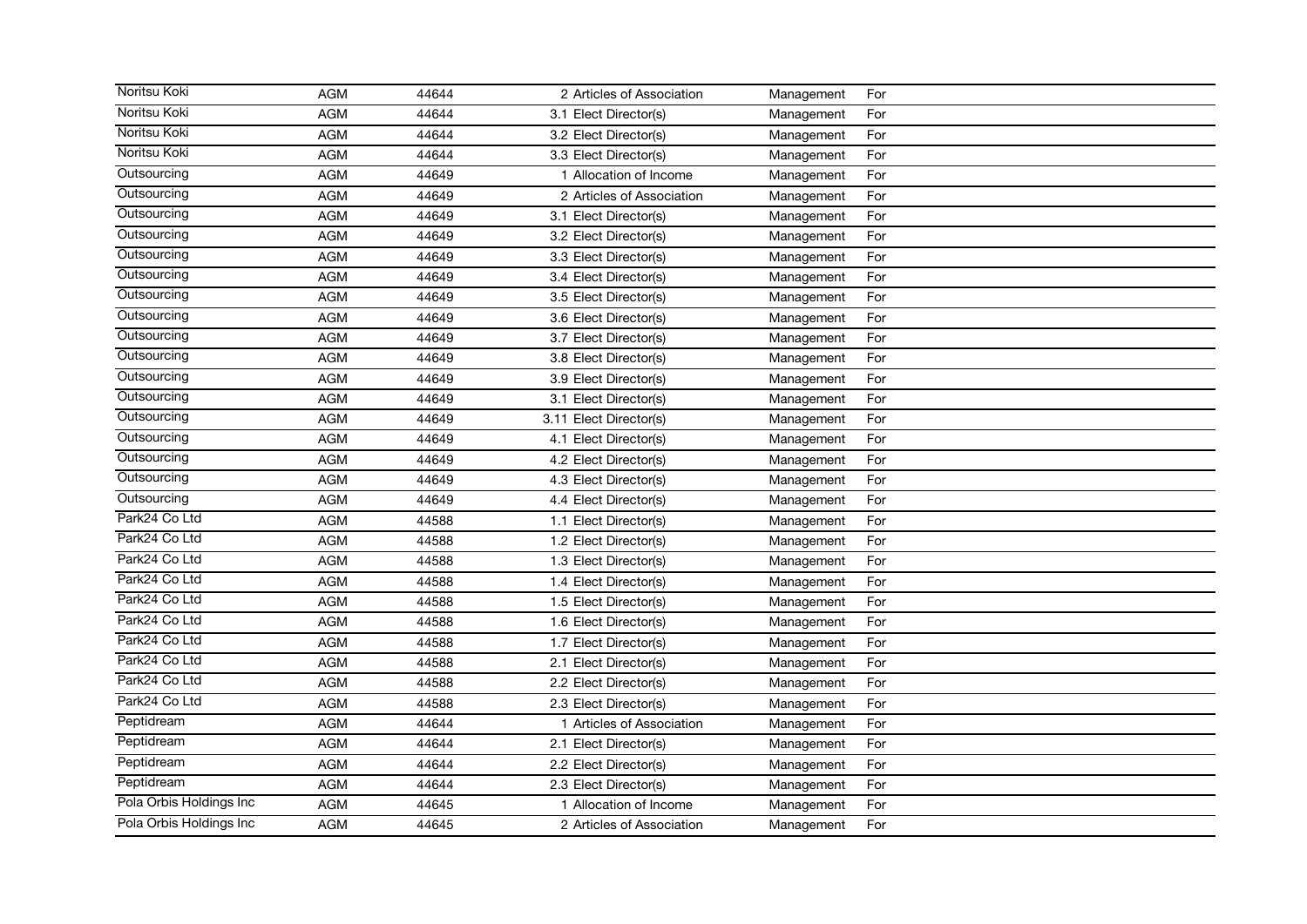| Pola Orbis Holdings Inc  | <b>AGM</b> | 44645 | 3.1 Elect Director(s)       | Management | For     |                                                                                                                                                                                                                                                 |
|--------------------------|------------|-------|-----------------------------|------------|---------|-------------------------------------------------------------------------------------------------------------------------------------------------------------------------------------------------------------------------------------------------|
| Pola Orbis Holdings Inc  | <b>AGM</b> | 44645 | 3.2 Elect Director(s)       | Management | For     |                                                                                                                                                                                                                                                 |
| Pola Orbis Holdings Inc  | <b>AGM</b> | 44645 | 3.3 Elect Director(s)       | Management | For     |                                                                                                                                                                                                                                                 |
| Pola Orbis Holdings Inc  | <b>AGM</b> | 44645 | 3.4 Elect Director(s)       | Management | For     |                                                                                                                                                                                                                                                 |
| Pola Orbis Holdings Inc  | <b>AGM</b> | 44645 | 3.5 Elect Director(s)       | Management | For     |                                                                                                                                                                                                                                                 |
| Pola Orbis Holdings Inc. | <b>AGM</b> | 44645 | 3.6 Elect Director(s)       | Management | For     |                                                                                                                                                                                                                                                 |
| Pola Orbis Holdings Inc  | <b>AGM</b> | 44645 | 3.7 Elect Director(s)       | Management | For     |                                                                                                                                                                                                                                                 |
| Pola Orbis Holdings Inc  | <b>AGM</b> | 44645 | 3.8 Elect Director(s)       | Management | For     |                                                                                                                                                                                                                                                 |
| Pola Orbis Holdings Inc  | <b>AGM</b> | 44645 | 4.1 Elect Statutory Auditor | Management | For     |                                                                                                                                                                                                                                                 |
| Pola Orbis Holdings Inc  | <b>AGM</b> | 44645 | 4.2 Elect Statutory Auditor | Management | For     |                                                                                                                                                                                                                                                 |
| Pola Orbis Holdings Inc  | <b>AGM</b> | 44645 | 4.3 Elect Statutory Auditor | Management | For     |                                                                                                                                                                                                                                                 |
| Rakuten                  | <b>AGM</b> | 44650 | 1 Articles of Association   | Management | For     |                                                                                                                                                                                                                                                 |
| Rakuten                  | <b>AGM</b> | 44650 | 2.1 Elect Director(s)       | Management | For     |                                                                                                                                                                                                                                                 |
| Rakuten                  | <b>AGM</b> | 44650 | 2.2 Elect Director(s)       | Management | For     |                                                                                                                                                                                                                                                 |
| Rakuten                  | <b>AGM</b> | 44650 | 2.3 Elect Director(s)       | Management | For     |                                                                                                                                                                                                                                                 |
| Rakuten                  | <b>AGM</b> | 44650 | 2.4 Elect Director(s)       | Management | For     |                                                                                                                                                                                                                                                 |
| Rakuten                  | <b>AGM</b> | 44650 | 2.5 Elect Director(s)       | Management | For     |                                                                                                                                                                                                                                                 |
| Rakuten                  | <b>AGM</b> | 44650 | 2.6 Elect Director(s)       | Management | For     |                                                                                                                                                                                                                                                 |
| Rakuten                  | <b>AGM</b> | 44650 | 2.7 Elect Director(s)       | Management | For     |                                                                                                                                                                                                                                                 |
| Rakuten                  | <b>AGM</b> | 44650 | 2.8 Elect Director(s)       | Management | For     |                                                                                                                                                                                                                                                 |
| Rakuten                  | <b>AGM</b> | 44650 | 2.9 Elect Director(s)       | Management | For     |                                                                                                                                                                                                                                                 |
| Rakuten                  | <b>AGM</b> | 44650 | 3 Elect Statutory Auditor   | Management | For     |                                                                                                                                                                                                                                                 |
|                          |            |       |                             |            |         | We opposed the deep discount option plan<br>due to the request including outsiders. We<br>do not believe such plans promote<br>alignment with shareholders, and potentially<br>impair independence and objectivity of<br>outside board members. |
| Rakuten                  | <b>AGM</b> | 44650 | 4 Incentive Plan            | Management | Against |                                                                                                                                                                                                                                                 |
|                          |            |       |                             |            |         | We opposed the low dividend payment as<br>we believe the company's capital strategy is<br>not in the interests of shareholders.                                                                                                                 |
| Shimano                  | <b>AGM</b> | 44650 | 1 Allocation of Income      | Management | Against |                                                                                                                                                                                                                                                 |
| Shimano                  | <b>AGM</b> | 44650 | 2.1 Elect Director(s)       | Management | For     |                                                                                                                                                                                                                                                 |
| Shimano                  | <b>AGM</b> | 44650 | 2.2 Elect Director(s)       | Management | For     |                                                                                                                                                                                                                                                 |
| Shimano                  | <b>AGM</b> | 44650 | 2.3 Elect Director(s)       | Management | For     |                                                                                                                                                                                                                                                 |
| Shimano                  | <b>AGM</b> | 44650 | 2.4 Elect Director(s)       | Management | For     |                                                                                                                                                                                                                                                 |
| Shimano                  | <b>AGM</b> | 44650 | 3.1 Elect Statutory Auditor | Management | For     |                                                                                                                                                                                                                                                 |
| Shimano                  | <b>AGM</b> | 44650 | 3.2 Elect Statutory Auditor | Management | For     |                                                                                                                                                                                                                                                 |